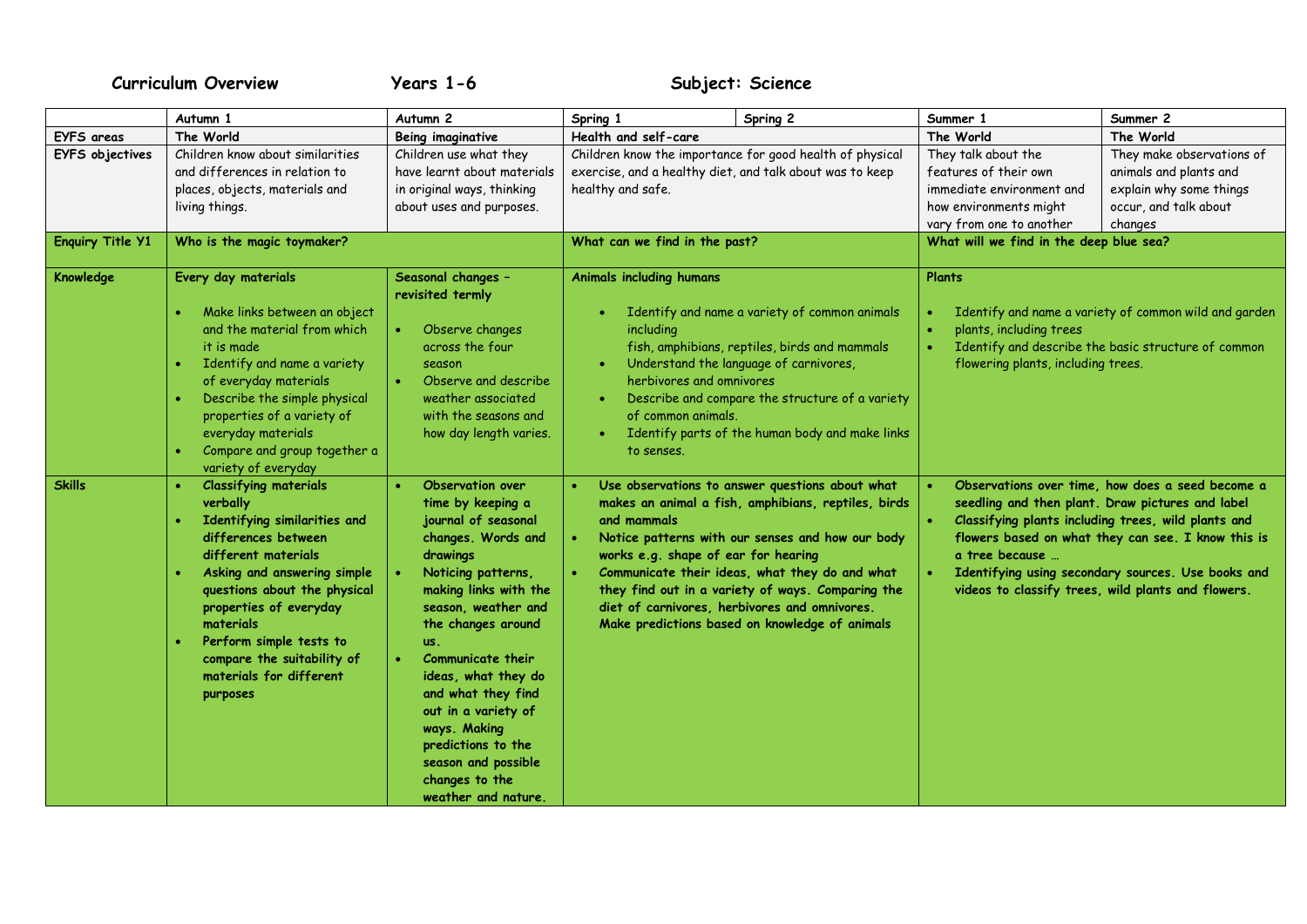| <b>Key Vocabulary</b>   | Sink, float, smooth, bumpy,<br>stretch, shiny, dull, stiff<br>Plastic, glass, wood, metal, fabric                                                                                                                                                                                                                                                                                                                           | Autumn, summer, spring,<br>winter, day, night, evening,<br>afternoon, morning, noon,<br>midnight                                                                                                                                                                                                                                                                                                                                                                                                                 | Mammals, amphibians, reptiles, birds, fish, carnivores,<br>herbivores, omnivores, shoulder, ear (hear), eyes (sight),<br>lips, mouth, tongue (taste), nose (smell), heart, skin<br>(touch/feel), hands, finger, bones, toes, lips, back., leg,<br>hair, foot, arm |                                                                                                                                                                                                                                                                                                                                                                                                                                                                                                                                            | Deciduous, evergreen, branches, trunk, root, leaf, blossom,<br>bulb, seed, bud, flower, stem                                                                                                                                                                                                                                                                                                                                                                 |  |
|-------------------------|-----------------------------------------------------------------------------------------------------------------------------------------------------------------------------------------------------------------------------------------------------------------------------------------------------------------------------------------------------------------------------------------------------------------------------|------------------------------------------------------------------------------------------------------------------------------------------------------------------------------------------------------------------------------------------------------------------------------------------------------------------------------------------------------------------------------------------------------------------------------------------------------------------------------------------------------------------|-------------------------------------------------------------------------------------------------------------------------------------------------------------------------------------------------------------------------------------------------------------------|--------------------------------------------------------------------------------------------------------------------------------------------------------------------------------------------------------------------------------------------------------------------------------------------------------------------------------------------------------------------------------------------------------------------------------------------------------------------------------------------------------------------------------------------|--------------------------------------------------------------------------------------------------------------------------------------------------------------------------------------------------------------------------------------------------------------------------------------------------------------------------------------------------------------------------------------------------------------------------------------------------------------|--|
| <b>Enquiry Title Y2</b> | Is anybody out there?                                                                                                                                                                                                                                                                                                                                                                                                       |                                                                                                                                                                                                                                                                                                                                                                                                                                                                                                                  |                                                                                                                                                                                                                                                                   | What makes our world great?                                                                                                                                                                                                                                                                                                                                                                                                                                                                                                                | How can we entertain you?                                                                                                                                                                                                                                                                                                                                                                                                                                    |  |
| <b>Knowledge</b>        | Uses of everyday materials<br>Identify and compare the<br>$\bullet$<br>suitability of a variety of<br>everyday materials, for<br>particular uses.<br>Find out how the shapes of<br>solid objects made from some<br>materials can by changed by<br>squashing, bending, twisting<br>and stretching.                                                                                                                           | Animals including human Term 2 and<br>Term 3<br>Can notice that animals, including<br>$\bullet$ .<br>humans, have offspring which grow<br>into adults<br>Research and describe the basic<br>$\bullet$<br>needs of animals, including humans,<br>for survival<br>Describe the importance for<br>$\bullet$<br>humans of exercise, eating the<br>right amounts of different types<br>of food, and hygiene.<br>Describe how animals obtain their<br>food from plants and other<br>animals, using a simple food chain |                                                                                                                                                                                                                                                                   | <b>Plants Term 4</b><br>Suitable temperature to grow and stay<br>healthy.<br>Observe and describe how seeds and<br>$\bullet$<br>bulbs grow into mature plants.<br>Investigate how plants need water,<br>$\bullet$<br>oxygen and warmth (WOW)                                                                                                                                                                                                                                                                                               | Living things and their habitats<br>Explore and compare the differences between things<br>that are living, dead, and things that have never been<br>alive<br>Identify that most living things live in habitats to<br>$\bullet$<br>which they are suited<br>How animals and their habitats depend on each other<br>Identify and name a variety of plants and animals in<br>their habitats                                                                     |  |
| <b>Skills</b>           | Observations over time,<br>$\bullet$<br>what material is most<br>suitable for a particular<br>use.<br>Use observations to answer<br>questions linked to above -<br>Why is that material better<br>than that one for  use<br>Perform simple tests - what<br>happens if ?<br>Gather and record data.<br>Show results in a table<br>Communicate their ideas<br>what they do and what they<br>find out in a variety of<br>ways. | Ask simple questions about<br>$\bullet$<br>animals basic needs<br>Identify and classify animals<br>$\bullet$<br>based on offspring, lay an egg,<br>give birth<br>Use observations to answer<br>$\bullet$<br>questions, what happens when<br>humans exercise? What happens<br>when humans over or under eat?<br>What happens when humans and<br>not hygienic?<br>Noticing patterns, creating more<br>$\bullet$ .<br>than one simple food chain<br>including plants and comparing<br>them                          |                                                                                                                                                                                                                                                                   | Perform simple test - what would<br>$\bullet$<br>happen if you changed the<br>temperature?<br>Gather and record data<br>$\bullet$<br>Use observations to answer questions<br>$\bullet$<br>link to the observing of the seed/ bulb<br>growing. Simple bar graph to compare<br>different growing places.<br>$\bullet$<br>Communicate their ideas, what they do<br>and what they find out in a variety of<br>ways. Create their own experiment<br>linked to temperature, where do they<br>want to put the plant to change the<br>temperature. | Identify and classify using secondary sources - use<br>books and video to explore and compare different<br>habitats and what animals live there and why?<br>Asking and answering simple questions linked to<br>animals and their dependency of the habitat<br>Communicate their ideas, what they do and what<br>they find out in a variety of ways. Investigate a<br>particular habitat as a study, identify plants and<br>animals that live in that habitat |  |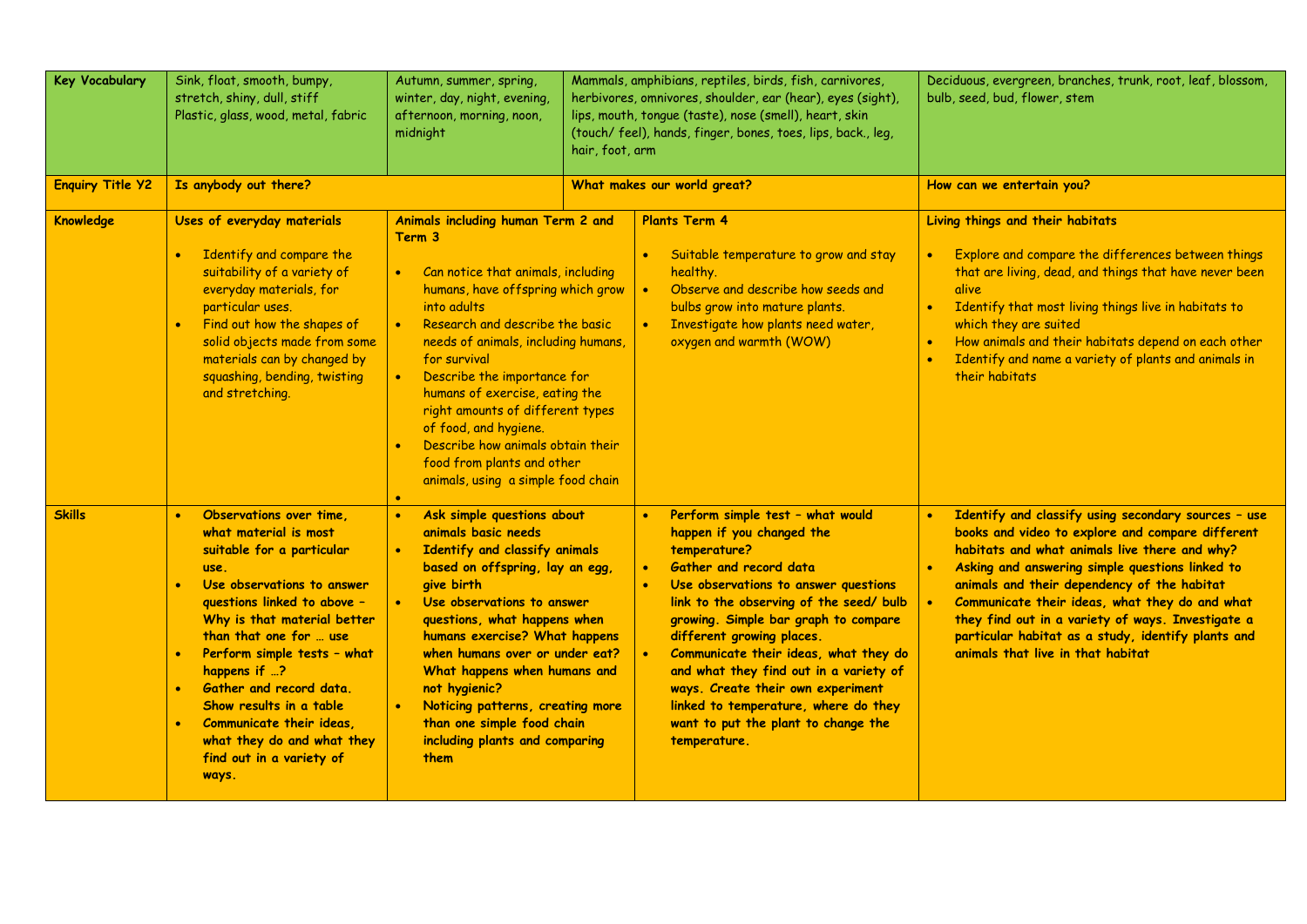| <b>Key Vocabulary</b><br><b>Enquiry Title Y3</b> | squashy, absorbent, opaque,<br>brittle, rigid, transparent, rough,<br>soft, bendy, waterproof,<br>Why did our ancestors need to scavenge and which factors                                                                                                                                                                                              | Communicate their ideas, what<br>they do and what they find out<br>in a variety of ways.<br>Survival, offspring, hygiene,<br>nutrition, reproduction                                                                                                                                           |                                                                                                                                                                                                                                                                                                                                                                                                                                                                                                                                                     | Deciduous, evergreen, branches, trunk, root,<br>leaf, blossom, bulb, seed, bud, flower, stem,<br>water, light, temperature, germination,<br>reproduction<br>What makes the Earth so active and what impact does | Habitats, micro-habitats, food chain, shelter, conditions<br>Why was the age of Ancient Greece described as                                                                                                                                                                                                                                                                                        |                                                                                                                                                                                                                                                                                                                                                                                                                                                                                                      |
|--------------------------------------------------|---------------------------------------------------------------------------------------------------------------------------------------------------------------------------------------------------------------------------------------------------------------------------------------------------------------------------------------------------------|------------------------------------------------------------------------------------------------------------------------------------------------------------------------------------------------------------------------------------------------------------------------------------------------|-----------------------------------------------------------------------------------------------------------------------------------------------------------------------------------------------------------------------------------------------------------------------------------------------------------------------------------------------------------------------------------------------------------------------------------------------------------------------------------------------------------------------------------------------------|-----------------------------------------------------------------------------------------------------------------------------------------------------------------------------------------------------------------|----------------------------------------------------------------------------------------------------------------------------------------------------------------------------------------------------------------------------------------------------------------------------------------------------------------------------------------------------------------------------------------------------|------------------------------------------------------------------------------------------------------------------------------------------------------------------------------------------------------------------------------------------------------------------------------------------------------------------------------------------------------------------------------------------------------------------------------------------------------------------------------------------------------|
|                                                  | made them into settlers?                                                                                                                                                                                                                                                                                                                                |                                                                                                                                                                                                                                                                                                | it have on humans?                                                                                                                                                                                                                                                                                                                                                                                                                                                                                                                                  |                                                                                                                                                                                                                 | Golden?                                                                                                                                                                                                                                                                                                                                                                                            |                                                                                                                                                                                                                                                                                                                                                                                                                                                                                                      |
| <b>Knowledge</b>                                 | <b>Animals including humans</b><br>Identify that animals,<br>including humans, need the<br>right types and amount of<br>nutrition, and that they<br>cannot make their own food:<br>they get nutrition from what<br>they eat<br>Identify that humans and<br>some other animals have<br>skeletons and muscles for<br>support, protection and<br>movement. | <b>Rocks</b><br>Compare and group<br>together different<br>kinds of rocks on the<br>basis of their<br>appearance and simple<br>physical properties<br>Describe in simple<br>terms how fossils are<br>formed<br>Recognise that soils<br>$\bullet$<br>are made from rocks<br>and organic matter. | <b>Forces</b><br>Compare how things move on different surfaces<br>Notice that some forces need contact between two<br>objects, but magnetic forces can act at a distance<br>Observe how magnets attract or repel each other<br>and attract some materials and not others<br>Compare and group together a variety of everyday<br>materials on the basis of whether they are attracted<br>to a magnet and identify some magnetic materials<br>Describe magnets as having two poles<br>Predict whether two magnets will attract or repel<br>each other |                                                                                                                                                                                                                 | Plants<br>Identify and describe<br>the functions of<br>different parts of<br>flowering plants<br>Explore the<br>requirements of plants<br>for life and growth<br>Investigate the way in<br>which water is<br>transported within<br>plants<br>Explore the part that<br>flowers play in the life<br>cycle of flowering<br>plants, including<br>pollination, seed<br>formation and seed<br>dispersal. | Light<br>Recognise that they<br>need light in order to<br>see things and that<br>dark is the absence of<br>light<br>Notice that light is<br>$\bullet$<br>reflected from<br>surfaces<br>Recognise that light<br>from the sun can be<br>dangerous and that<br>there are ways to<br>protect their eyes<br>Recognise that shadows<br>$\bullet$<br>are formed when the<br>light from a light<br>source is blocked by a<br>solid object<br>Find patterns in the<br>way that the size of<br>shadows change. |
| <b>Skills</b>                                    | Identifying differences,<br>similarities or changes by looking<br>at animals with and without<br>skeletons - How do they move?<br>Where do they live?<br>Using straightforward scientific<br>evidence to answer questions or                                                                                                                            | Ask relevant questions<br>about how fossils are<br>formed<br>Setting up simple<br>practical enquiries, to<br>compare different rock<br>types                                                                                                                                                   | Investigate how things move on different surfaces by<br>asking relevant questions link to force of attraction<br>Gather, record, classify and present data to show<br>materials and objects that are attracted or repelled<br>to magnets                                                                                                                                                                                                                                                                                                            |                                                                                                                                                                                                                 | Setting up simple practical<br>enquiries, comparative and<br>fair tests based on MRS<br>GREN - withdraw a need<br>and compare the results                                                                                                                                                                                                                                                          | Making systematic and<br>careful observations by<br>recording the position of<br>shadows dependent on<br>where the sun appears to<br>be in the sky                                                                                                                                                                                                                                                                                                                                                   |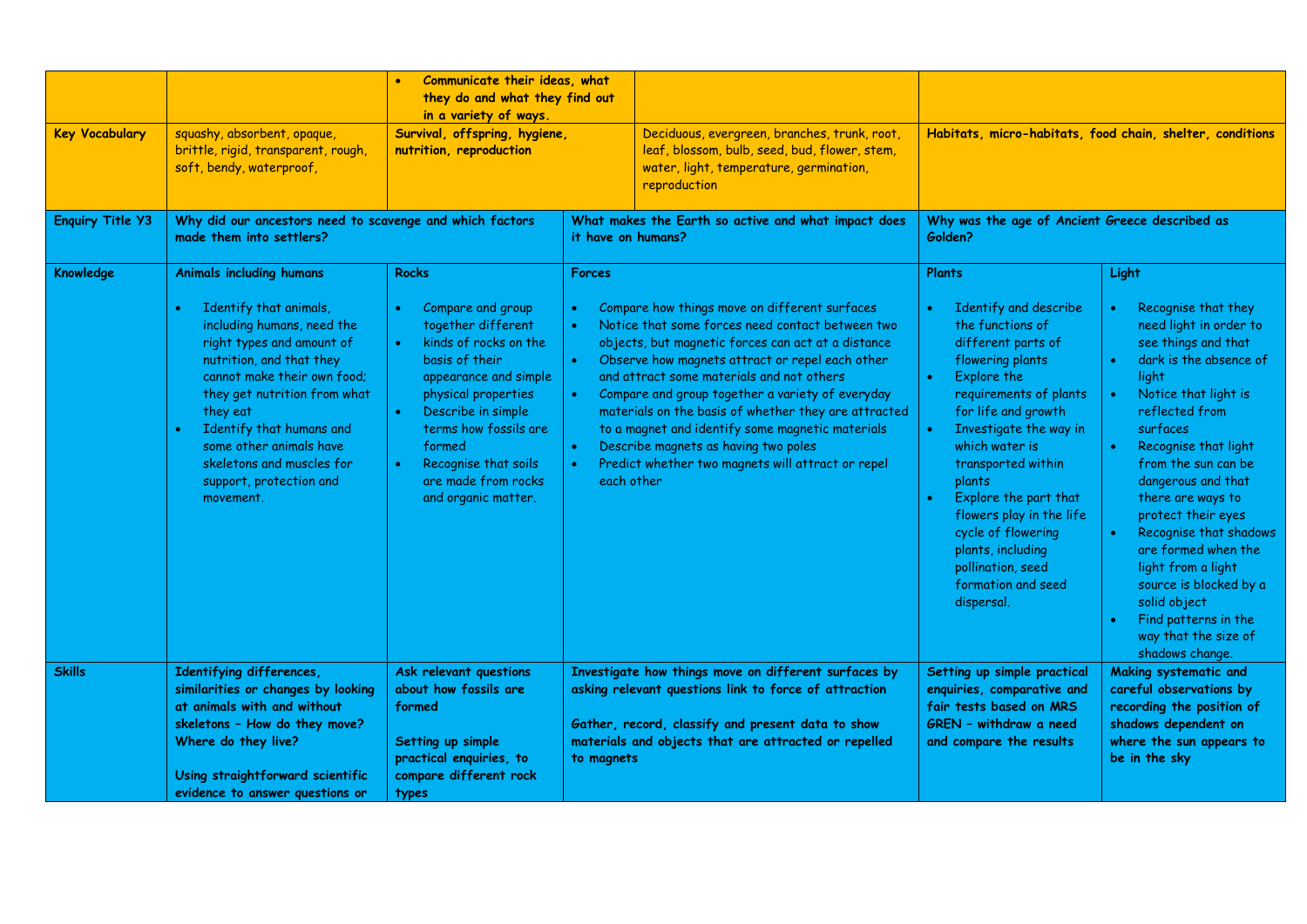| <b>Key Vocabulary</b>   | to support their findings linked<br>to nutrition and the different<br>food groups<br>Nutrition, hinge, socket and ball,                                                             | <b>Recording findings using</b><br>simple scientific language,<br>drawings and labelled<br>diagrams of rocks.<br>Create a table to sort<br>and classify different<br>rocks<br>Using straightforward<br>scientific evidence to<br>answer questions linked to<br>the formation of soil<br>Fossils, organic matter, | Using results to draw simple conclusions about<br>materials that are attracted or repelled by a magnet.<br>Make predictions for untested materials<br>Using straightforward scientific evidence to answer<br>questions based of magnetic poles and force of<br><b>attraction</b><br>Magnetic field, north and south pole, repel, attract, force, | Take appropriate and<br>accurate measurements<br>when completing the above<br>Making systematic and<br>careful observations to<br>investigate how water is<br>transported. Record<br>findings.<br>Recording the function of<br>different parts of a flower<br>using a<br>labelled diagrams<br>Using straightforward<br>scientific evidence to<br>answer questions based on<br>pollination, seed formation<br>and seed dispersal<br>Root, stem, leaves, flowers, | Taking appropriate and<br>accurate measurements<br>with the above<br>Reporting on findings from<br>enquiries and display<br>findings in a bar graph<br><b>Explain how shadows sizes</b><br>change<br>Using straightforward<br>scientific evidence to<br>answer questions or to<br>support their findings<br>based on light and dark<br>and how we see.<br>Completed a labelled<br>diagram to show how we<br>see<br>Reflection, reflective |
|-------------------------|-------------------------------------------------------------------------------------------------------------------------------------------------------------------------------------|------------------------------------------------------------------------------------------------------------------------------------------------------------------------------------------------------------------------------------------------------------------------------------------------------------------|--------------------------------------------------------------------------------------------------------------------------------------------------------------------------------------------------------------------------------------------------------------------------------------------------------------------------------------------------|-----------------------------------------------------------------------------------------------------------------------------------------------------------------------------------------------------------------------------------------------------------------------------------------------------------------------------------------------------------------------------------------------------------------------------------------------------------------|-------------------------------------------------------------------------------------------------------------------------------------------------------------------------------------------------------------------------------------------------------------------------------------------------------------------------------------------------------------------------------------------------------------------------------------------|
|                         | nutrients, skeleton, muscles,<br>support, protect, movement,<br>vertebrates, exoskeleton,<br>endoskeleton, carbohydrates, fats,<br>proteins, vitamins and minerals,<br>fibre, water | erosion, minerals,<br>microorganisms,<br>sedimentary, metamorphic<br>or igneous                                                                                                                                                                                                                                  | magnetism,                                                                                                                                                                                                                                                                                                                                       | carpel/ pistil, style, petal,<br>stigma, anther, stamen,<br>filament, sepal, ovary,<br>eggs/ovules, air, light,<br>water, nutrients, soil,<br>transportation, pollination,<br>seed formation, seed<br>dispersal, chlorophyll,<br>photosynthesis                                                                                                                                                                                                                 | surfaces, shadow, light<br>source, emit, reflect,<br>opaque, translucent and<br>transparent                                                                                                                                                                                                                                                                                                                                               |
| <b>Enquiry Title Y4</b> | How did the Romans make their mark in world history?                                                                                                                                |                                                                                                                                                                                                                                                                                                                  | What were the wonders of the Ancient Egyptian<br>temples, tombs and treasures?                                                                                                                                                                                                                                                                   | Why does the world need rainforests?                                                                                                                                                                                                                                                                                                                                                                                                                            |                                                                                                                                                                                                                                                                                                                                                                                                                                           |
| <b>Knowledge</b>        | <b>Animals including humans</b>                                                                                                                                                     | Living things and their<br>habitats                                                                                                                                                                                                                                                                              | <b>Sound</b>                                                                                                                                                                                                                                                                                                                                     | <b>Electricity</b>                                                                                                                                                                                                                                                                                                                                                                                                                                              | <b>States of matter</b>                                                                                                                                                                                                                                                                                                                                                                                                                   |
|                         | Describe the simple functions of<br>the basic parts of the digestive<br>system in humans<br>Identify the different types of<br>teeth in humans and their simple<br>functions        | Recognise that living things<br>can be grouped in a variety<br>of ways<br><b>Explore and use</b><br>classification keys to help                                                                                                                                                                                  | Identify how sounds are made<br>Recognise that vibrations from sounds travel through a<br>medium to the ear<br>Find patterns between the pitch of a sound and features<br>of the object that produced it                                                                                                                                         | Identify common appliances<br>that run on electricity<br>Construct a simple series<br>electrical circuit, identifying<br>and naming its basic parts                                                                                                                                                                                                                                                                                                             | Compare and group<br>materials<br>Observe that some<br>materials change state when<br>they are heated or cooled                                                                                                                                                                                                                                                                                                                           |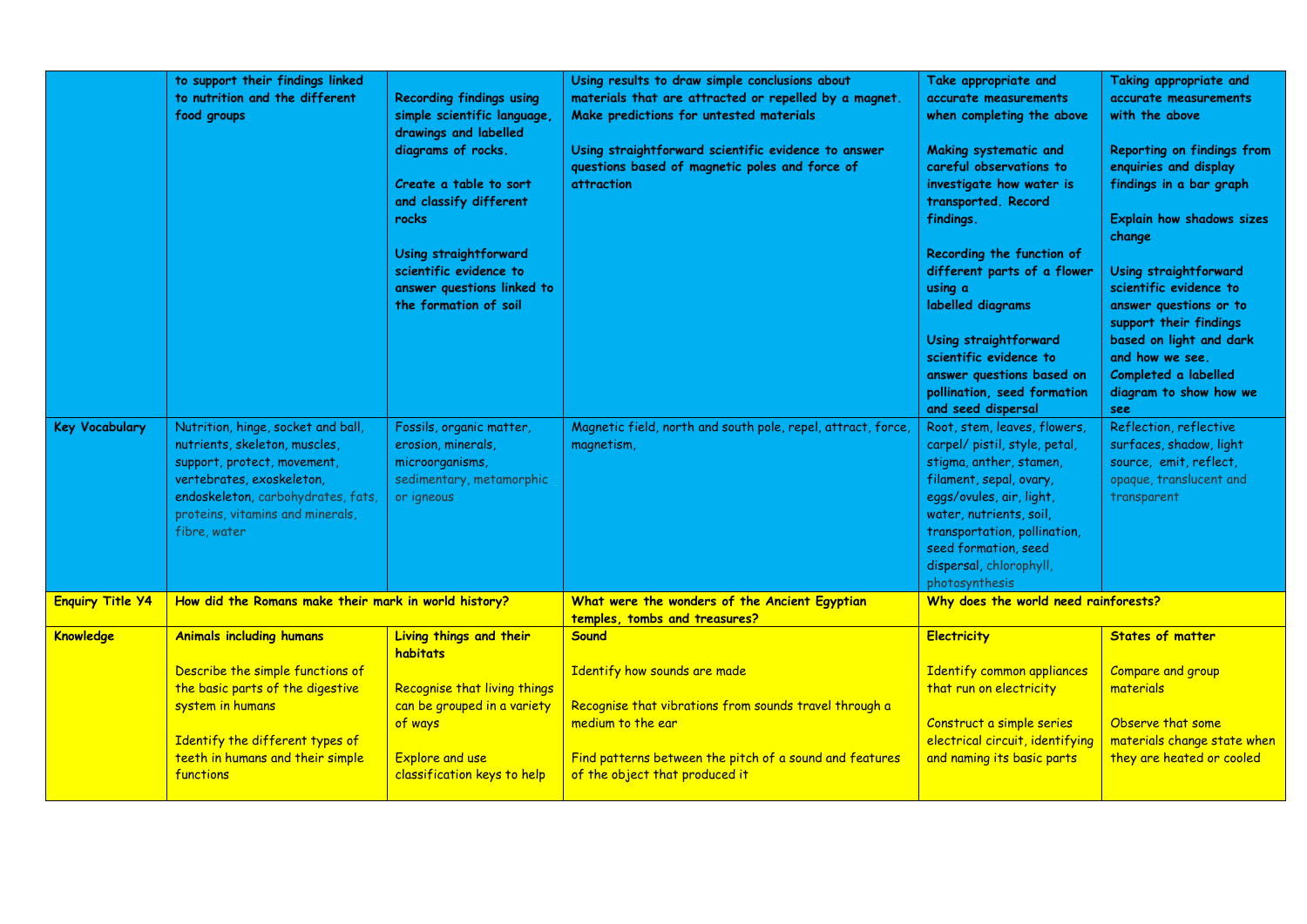|                       | Construct and interpret a variety<br>of food chains, identifying<br>producers, predators and prey.                                                                                                                                                                                                                                                                                                                                                         | group, identify and name a<br>variety of living things<br>Recognise that<br>environments can change<br>and that this can<br>sometimes pose dangers to<br>living things.                                                                                                                                                                                                                                                                             | Find patterns between the volume of a sound and the<br>strength of the vibrations that produced it<br>Recognise that sounds get fainter as the distance from<br>the sound source increases                                                                                                                                                                                                                                                                 | Identify whether or not a<br>lamp will light in a simple<br>series circuit<br>Recognise that a switch<br>opens and closes a circuit<br>and associate this with<br>whether or not a lamp lights<br>in a simple series circuit<br>Recognise some common<br>conductors and insulators                                                                                                                   | Identify the part played by<br>evaporation and<br>condensation in the water<br>cycle                                                                                                                                                                                                                                                                                                                                                                                                                                                                                            |
|-----------------------|------------------------------------------------------------------------------------------------------------------------------------------------------------------------------------------------------------------------------------------------------------------------------------------------------------------------------------------------------------------------------------------------------------------------------------------------------------|-----------------------------------------------------------------------------------------------------------------------------------------------------------------------------------------------------------------------------------------------------------------------------------------------------------------------------------------------------------------------------------------------------------------------------------------------------|------------------------------------------------------------------------------------------------------------------------------------------------------------------------------------------------------------------------------------------------------------------------------------------------------------------------------------------------------------------------------------------------------------------------------------------------------------|------------------------------------------------------------------------------------------------------------------------------------------------------------------------------------------------------------------------------------------------------------------------------------------------------------------------------------------------------------------------------------------------------|---------------------------------------------------------------------------------------------------------------------------------------------------------------------------------------------------------------------------------------------------------------------------------------------------------------------------------------------------------------------------------------------------------------------------------------------------------------------------------------------------------------------------------------------------------------------------------|
| <b>Skills</b>         | <b>Recording findings using simple</b><br>scientific language and a labelled<br>diagrams of the digestive system<br>Setting up simple practical<br>enquiries, comparative and fair<br>tests linked to teeth, perhaps<br>show teeth decaying in different<br>ways<br>Gathering, recording, classifying<br>and presenting data in a variety<br>of ways to help in answering<br>questions about food chains,<br>identifying producers, predators<br>and prey. | Recording findings using a<br>classification key to<br>group, identify and name<br>Identifying differences,<br>similarities or changes<br>related to simple<br>scientific ideas and<br>processes with<br>environmental changes<br>Gathering, recording,<br>classifying and presenting<br>data to group living things<br>in a variety of ways<br>Using straightforward<br>scientific evidence to<br>answer questions or to<br>support their findings | Asking relevant questions about how sound is made<br>Making systematic and careful observations<br>Take appropriate, and accurate measurements with how<br>sound travels through different mediums<br>Gathering, recording and presenting data in a to show<br>how sound travels in a table and a line graph<br>Using straightforward scientific evidence to answer<br>questions or to support their findings about how pitch<br>and the object is related | <b>Asking relevant questions</b><br>about how electricity<br>works and travels<br>Setting up simple practical<br>enquiries to show a simple<br>circuit<br><b>Making systematic and</b><br>careful observations to<br>predict if a circuit will<br>work or not<br>Using straightforward<br>scientific evidence to<br>answer questions or to<br>support their findings on<br>conductors and insulators | <b>Asking relevant questions</b><br>and using different types<br>of scientific enquiries to<br>answer them about the<br>water cycle<br>Setting up simple practical<br>enquiries, comparative and<br>fair tests to group<br>materials<br><b>Making systematic and</b><br>careful observations on<br>materials changing state<br>when heated or cooled<br>Take appropriate, and<br>accurate measurements to<br>show when materials<br>change state - water, ice,<br>steam.<br>Using straightforward<br>scientific evidence to<br>answer questions or to<br>support their findings |
| <b>Key Vocabulary</b> | large intestine, organ, function,<br>maintain, oesophagus, stomach,<br>small intestine, large intestine,                                                                                                                                                                                                                                                                                                                                                   | Interdependence,<br>conservation, similarities,<br>differences, mammals,                                                                                                                                                                                                                                                                                                                                                                            | Pitch, vibrations, tone, frequency                                                                                                                                                                                                                                                                                                                                                                                                                         | Components, voltage,<br>batteries, series circuit,<br>parallel circuit, current,                                                                                                                                                                                                                                                                                                                     | Solid, liquid, gases,<br>evaporation, condensation,<br>particles                                                                                                                                                                                                                                                                                                                                                                                                                                                                                                                |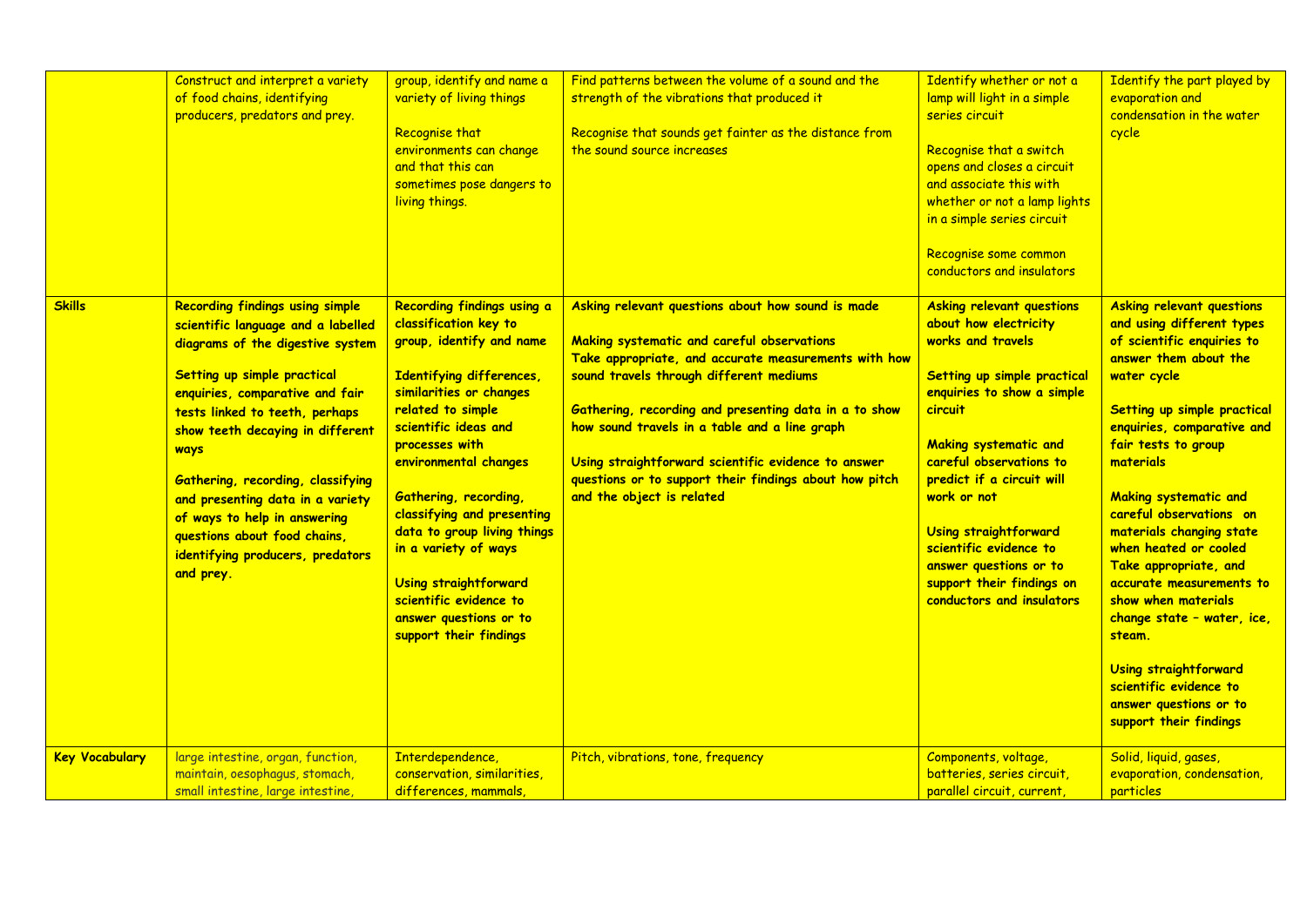| <b>Enquiry Title Y5</b> | saliva, stomach, nutrients,<br>bloodstream, undigested, incisors,<br>canines, Pre-molars, molars,<br>primary consumer, producer,<br>secondary consumer<br>Why is WW1 known as the Great War? | fish, species, kingdoms,<br>characteristics, diverse,<br>animals, plants, fungi,<br>prokaryotes and protista                                                                                                                                                                                                                                                                          | What made the Vikings the ultimate warriors of the<br>sea?                                                                                                                                                                                                                                                                                                                                                                                                                                                                                                                                                                                                                | short circuit, circuit,<br>resistance, conduct, insulate<br>Where does the river flow?                                                                                                                                                                                                                    |                                                                           |
|-------------------------|----------------------------------------------------------------------------------------------------------------------------------------------------------------------------------------------|---------------------------------------------------------------------------------------------------------------------------------------------------------------------------------------------------------------------------------------------------------------------------------------------------------------------------------------------------------------------------------------|---------------------------------------------------------------------------------------------------------------------------------------------------------------------------------------------------------------------------------------------------------------------------------------------------------------------------------------------------------------------------------------------------------------------------------------------------------------------------------------------------------------------------------------------------------------------------------------------------------------------------------------------------------------------------|-----------------------------------------------------------------------------------------------------------------------------------------------------------------------------------------------------------------------------------------------------------------------------------------------------------|---------------------------------------------------------------------------|
| Knowledge               | Living things and their habitats<br>Describe the differences in                                                                                                                              | Earth and Space<br>Describe the                                                                                                                                                                                                                                                                                                                                                       | Properties and changing Materials<br>Compare and group together everyday materials on                                                                                                                                                                                                                                                                                                                                                                                                                                                                                                                                                                                     | <b>Forces</b><br><b>Explain that</b><br>$\bullet$                                                                                                                                                                                                                                                         | <b>Animals including humans</b><br>Describe the changes<br>$\bullet$      |
|                         | the life cycles of a mammal,<br>an amphibian, an insect and a<br><b>bird</b><br>Describe the life process of<br>$\bullet$<br>reproduction in some plants<br>and animals.                     | movement of the<br>Earth, and other<br>planets, relative to<br>the Sun in the solar<br>system<br>Describe the<br>movement of the<br>Moon relative to the<br>Earth<br>Describe the Sun.<br>Earth and Moon as<br>approximately<br>spherical bodies<br>Use the idea of the<br>Earth's rotation to<br>explain day and night<br>and the apparent<br>movement of the sun<br>across the sky. | the basis of their properties<br>Know that some materials will dissolve in liquid to<br>form a solution, and describe how to recover a<br>substance from a solution<br>Use knowledge of solids, liquids and gases to decide<br>how mixtures might be separated, including through<br>filtering, sieving and evaporating<br>Give reasons, based on evidence from comparative<br>and fair tests, for the particular uses of everyday<br>materials<br>Demonstrate that dissolving, mixing and changes of<br>state are reversible changes<br>Explain that some changes result in the formation of<br>new materials, and that this kind of change is not<br>usually reversible | unsupported objects<br>fall towards the Earth<br>because of the force of<br>gravity<br>Identify the effects of<br>air resistance, water<br>resistance and friction<br>Recognise that some<br>mechanisms, including<br>levers, pulleys and<br>gears, allow a smaller<br>force to have a greater<br>effect. | as humans develop to<br>old age.                                          |
| <b>Skills</b>           | Recording data and results of<br>increasing complexity using                                                                                                                                 | Recording data and<br>results of increasing                                                                                                                                                                                                                                                                                                                                           | Planning different types of scientific enquiries                                                                                                                                                                                                                                                                                                                                                                                                                                                                                                                                                                                                                          | Planning different types of<br>scientific enquiries linked                                                                                                                                                                                                                                                | Report and present<br>findings from enquiries                             |
|                         | scientific diagrams. Create a<br>classification key for plants and                                                                                                                           | complexity using scientific<br>diagrams show findings in                                                                                                                                                                                                                                                                                                                              | Recognising and controlling variables where necessary                                                                                                                                                                                                                                                                                                                                                                                                                                                                                                                                                                                                                     | to gravity and different<br>objects falling                                                                                                                                                                                                                                                               | linked to measuring<br>average height of children                         |
|                         | animal. Link to outside learning.<br>Draw two different life cycles                                                                                                                          | a line graph to show suns<br>movement across the sky<br>to demonstrate day and                                                                                                                                                                                                                                                                                                        | Taking measurements, using a range of scientific<br>equipment, with increasing accuracy and precision                                                                                                                                                                                                                                                                                                                                                                                                                                                                                                                                                                     | <b>Recognising and controlling</b><br>variables where necessary                                                                                                                                                                                                                                           | at different ages.<br>Interpret graphs and then<br>create a scatter graph |
|                         | and compare then looking for<br>similarities and differences.                                                                                                                                | night<br>Reporting and presenting<br>findings from enquiries,<br>including conclusions                                                                                                                                                                                                                                                                                                | Identifying scientific evidence that has been used to<br>support or refute ideas or arguments.                                                                                                                                                                                                                                                                                                                                                                                                                                                                                                                                                                            | Taking measurements,<br>using a range of scientific<br>equipment, with increasing<br>accuracy and precision                                                                                                                                                                                               | with line of best fit.<br>Adding own data collected<br>in class.          |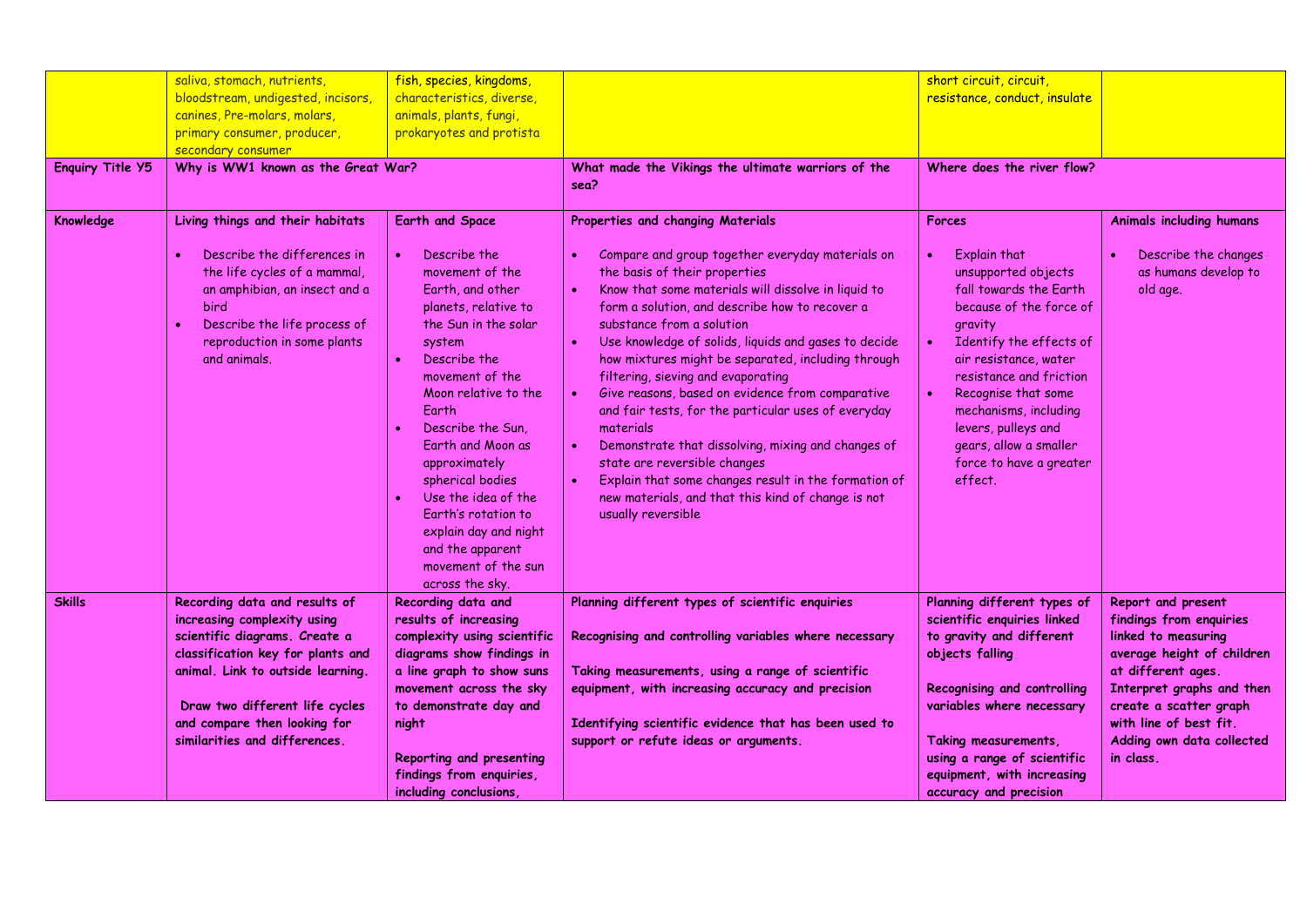|                                                                                                                       | Identifying scientific evidence<br>that has been used to support or<br>refute ideas or arguments.                                                           | causal relationships and<br>explanations of and<br>degree of trust in<br>results, in<br>oral and written forms<br>such as displays and<br>other presentations to<br>show understanding of<br>how the planets move in<br>relation to each other<br>Identifying scientific<br>evidence that has been<br>used to support or refute<br>ideas or arguments about<br>how the sun, moon and<br>earth move in<br>relationships with each<br>other. |                                                                                                                                                                                                                                                                                                                                    |                                                                                                                                                                                        | problem solving with<br>pulleys, levers and gears.<br>Using test results to make<br>predictions to set up<br>further comparative and<br>fair tests link to gravity -<br>if this is trues then this<br>must also be true<br>Identifying scientific<br>evidence that has been<br>used to support or refute<br>ideas or arguments. | Draw a conclusion and<br>explain ideas behind<br>rational.<br>Identifying scientific<br>evidence that has been<br>used to support or refute<br>ideas or arguments. |
|-----------------------------------------------------------------------------------------------------------------------|-------------------------------------------------------------------------------------------------------------------------------------------------------------|--------------------------------------------------------------------------------------------------------------------------------------------------------------------------------------------------------------------------------------------------------------------------------------------------------------------------------------------------------------------------------------------------------------------------------------------|------------------------------------------------------------------------------------------------------------------------------------------------------------------------------------------------------------------------------------------------------------------------------------------------------------------------------------|----------------------------------------------------------------------------------------------------------------------------------------------------------------------------------------|---------------------------------------------------------------------------------------------------------------------------------------------------------------------------------------------------------------------------------------------------------------------------------------------------------------------------------|--------------------------------------------------------------------------------------------------------------------------------------------------------------------|
| <b>Key Vocabulary</b>                                                                                                 | Metamorphosis, reproduction,<br>species, fertilisation, larval,<br>characteristics, inherited,<br>organism, generations, DNA,<br>environment, Genes, evolve | Solar system, orbiting,<br>sustain life, Mercury,<br>Venus, Earth, Mars,<br>Jupiter, Saturn, Uranus,<br>Neptune, revolution, leap<br>year, axis, crust, core,<br>mantle, plates, fault lines,<br>molten rock, magma,<br>erosion, lunar, eclipse,<br>gravity, solar, tide                                                                                                                                                                   | Evaporating, condensation, changing state, solidification,<br>filtering, melting, sieving, dissolving, reversible,<br>irreversible, chemical changes, physical changes, reaction,<br>molecules, permeable, viscosity, density, buoyancy,<br>conduct, insulate, transparent, translucent, opaque,<br>magnetism, compressed, volume, |                                                                                                                                                                                        | Gravity, air resistance,<br>friction, gravitational pull,<br>Newton meter, mass,<br>tension, water resistance,<br>pulleys, gears, levers                                                                                                                                                                                        | Foetus, toddler, teenager,<br>adulthood, pensioner, ovum,<br>life cycle, reproduction,<br>metamorphosis                                                            |
| <b>Enquiry Title Y6</b>                                                                                               | What was 15th century Britain like compared to 15 <sup>th</sup> century<br>central America?                                                                 |                                                                                                                                                                                                                                                                                                                                                                                                                                            | What was life like during WW2?                                                                                                                                                                                                                                                                                                     |                                                                                                                                                                                        | What could we discover on a North American road trip?                                                                                                                                                                                                                                                                           |                                                                                                                                                                    |
| Knowledge                                                                                                             | Living things and their habitats                                                                                                                            | <b>Animals including humans</b>                                                                                                                                                                                                                                                                                                                                                                                                            | <b>Evolution and inheritance</b>                                                                                                                                                                                                                                                                                                   | Light                                                                                                                                                                                  | <b>Electricity</b>                                                                                                                                                                                                                                                                                                              | Plus:<br>Science sessions at Abbey                                                                                                                                 |
| Units not taught<br>in any particular<br>order but to fit<br>in with revision<br>and sessions at<br><b>Abbey Park</b> | Describe how living things are<br>$\bullet$<br>classified<br>into broad groups according<br>to common<br>observable characteristics                         | Identify and name<br>the main parts of<br>the human<br>circulatory system<br>Recognise the<br>$\bullet$<br>impact of diet,<br>exercise, drugs and<br>lifestyle on the way                                                                                                                                                                                                                                                                  | Recognise that living<br>things have changed<br>over time and that<br>fossils provide<br>information<br>$\bullet$<br>Recognise that living<br>$\bullet$<br>things produce<br>offspring of the same                                                                                                                                 | Recognise that light<br>$\bullet$<br>appears to travel in<br>straight lines<br>Use the idea that light<br>$\bullet$<br>travels in straight lines<br>to explain how objects<br>are seen | Associate the<br>brightness of a lamp or<br>the volume of a buzzer<br>with the number and<br>voltage of cells used<br>Compare and give<br>reasons for variations<br>in how components                                                                                                                                           | Park<br>Revision of subjects<br>previously taught                                                                                                                  |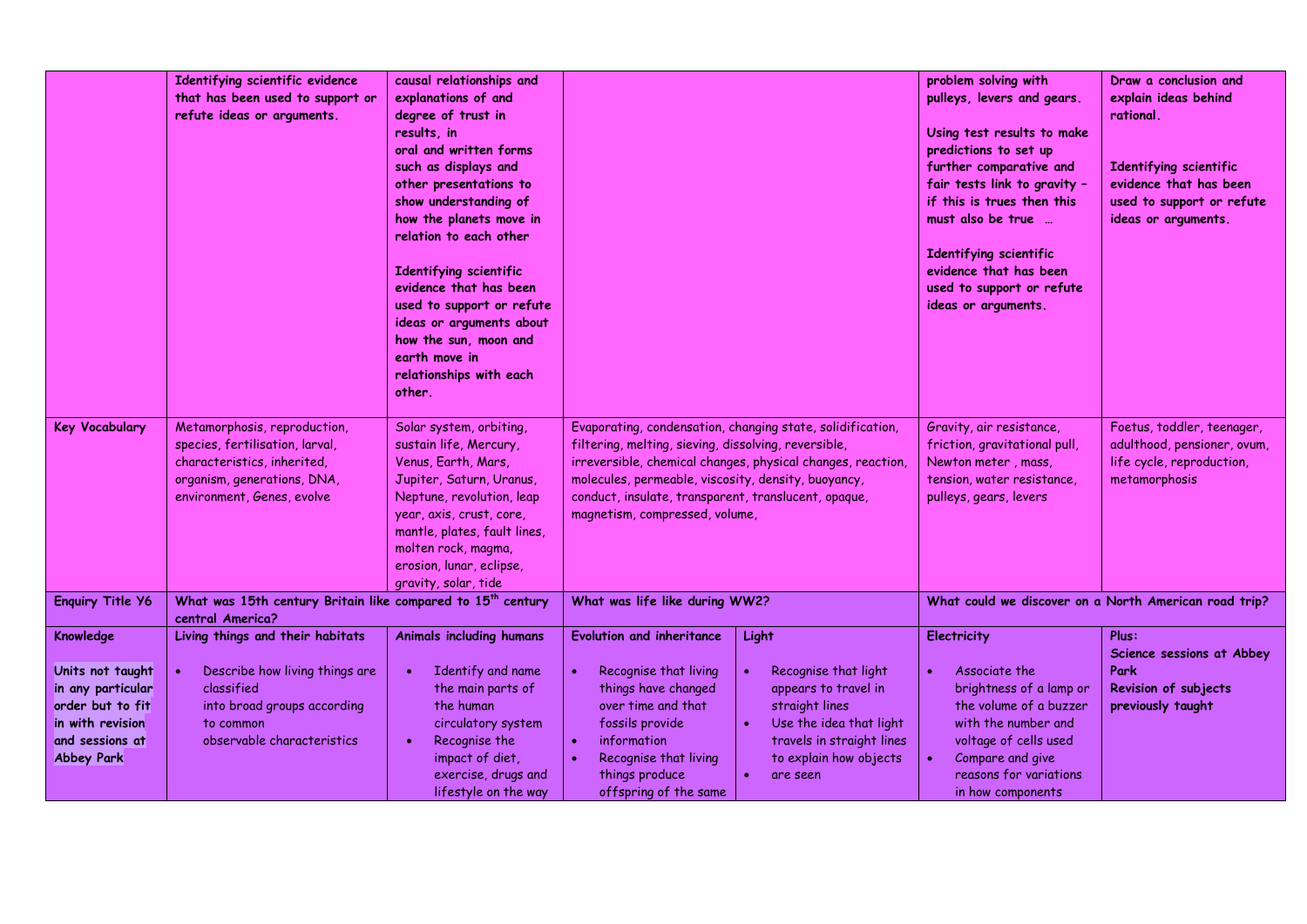| Give reasons for classifying<br>plants and animals based on<br>specific characteristics.                                                                                                                                                                                                                                                                                                                                                                                                                                                                               | their bodies<br>function<br>Describe the ways in<br>which nutrients and<br>water are<br>transported within<br>animals, including<br>humans.                                                                                                                                                                                                                                                                                                                                                                                                                                                                                                                          | kind, but normally<br>offspring vary and<br>are not identical to<br>their parents<br>Identify how animals<br>and plants are<br>adapted to suit their<br>environment in<br>different ways and<br>that adaptation may<br>lead to evolution.                                                                                                                                                                                                                                                         | Explain how we see<br>$\bullet$<br>things<br>Use the idea that light<br>$\bullet$<br>travels in straight lines<br>to explain shadows and<br>the objects that cast<br>them.                                                                                                                                                                                                                                                                                                                                                                                                                                              | function,<br>Use recognised symbols<br>when representing a<br>simple circuit in a<br>diagram.                                                                                                                                                                                                                                                                                                                                                                                                                                                                                                                                       |  |
|------------------------------------------------------------------------------------------------------------------------------------------------------------------------------------------------------------------------------------------------------------------------------------------------------------------------------------------------------------------------------------------------------------------------------------------------------------------------------------------------------------------------------------------------------------------------|----------------------------------------------------------------------------------------------------------------------------------------------------------------------------------------------------------------------------------------------------------------------------------------------------------------------------------------------------------------------------------------------------------------------------------------------------------------------------------------------------------------------------------------------------------------------------------------------------------------------------------------------------------------------|---------------------------------------------------------------------------------------------------------------------------------------------------------------------------------------------------------------------------------------------------------------------------------------------------------------------------------------------------------------------------------------------------------------------------------------------------------------------------------------------------|-------------------------------------------------------------------------------------------------------------------------------------------------------------------------------------------------------------------------------------------------------------------------------------------------------------------------------------------------------------------------------------------------------------------------------------------------------------------------------------------------------------------------------------------------------------------------------------------------------------------------|-------------------------------------------------------------------------------------------------------------------------------------------------------------------------------------------------------------------------------------------------------------------------------------------------------------------------------------------------------------------------------------------------------------------------------------------------------------------------------------------------------------------------------------------------------------------------------------------------------------------------------------|--|
| Reporting and presenting findings<br><b>Skills</b><br>from enquiries, including<br>conclusions, causal relationships<br>and explanations of and degree<br>of trust in results, in oral and<br>written forms such as displays<br>and other presentations. Group<br>presentation of common<br>characteristics and how a<br>particular species is classified.<br>Recording data and results of<br>increasing complexity using<br>scientific diagrams and labels,<br>classification keys, tables,<br>scatter graphs, bar and line<br>graphs. Link to the five<br>kingdoms. | Reporting and presenting<br>findings from enquiries,<br>including conclusions to<br>explain the way nutrients<br>and water and<br>transported within the<br>human and animals<br>bodies, other<br>presentations<br>Taking measurements,<br>using a range of scientific<br>equipment, with increasing<br>accuracy and precision<br>children to take part in<br>an exercise investigation<br>linking with the impact of<br>their body after<br>different exercise.<br>Display findings in a line<br>graph and analyse the<br>results<br>Recording data and<br>results of increasing<br>complexity using scientific<br>diagrams and labels of<br>the circularity system | Using test results to<br>make predictions to set<br>up further comparative<br>and fair tests inked to<br>living things changing<br>over time. Link to<br>Darwin's finches.<br>Recording data and<br>results of increasing<br>complexity using<br>scientific language and<br>secondary sources to<br>demonstrate<br>understanding of<br>inheritance<br>Identifying scientific<br>evidence that has been<br>used to support or<br>refute ideas or<br>arguments linked to<br>adaption and evolution. | Planning different types of<br>scientific enquiries to<br>demonstrate how light<br>travels. Show results in a<br>table and explain findings<br>Using test result from the<br>above to make further<br>predictions to set up<br>further comparative and<br>fair tests<br>Recognising and controlling<br>variables where necessary<br>Identifying scientific<br>evidence that has been<br>used to support or refute<br>ideas or arguments inked<br>to shadows and how they<br>are cast.<br>Recording data and results<br>of increasing complexity<br>using scientific diagrams<br>and labels to demonstrate<br>the above. | Report and present<br>findings from enquiries,<br>including explanations of<br>why a circuit will or won't<br>work.<br><b>Recognising and controlling</b><br>variables where necessary<br>- how can you make the<br>comparison of circuits<br>fair?<br>Identifying scientific<br>evidence that has been<br>used to support or refute<br>ideas or arguments linked<br>to how a circuit works<br>successfully.<br>Recording data and results<br>of increasing complexity<br>using scientific diagrams<br>and labels linked to a<br>circuit.<br>Use a table to compare<br>and give reasons for<br>variants with different<br>circuits. |  |